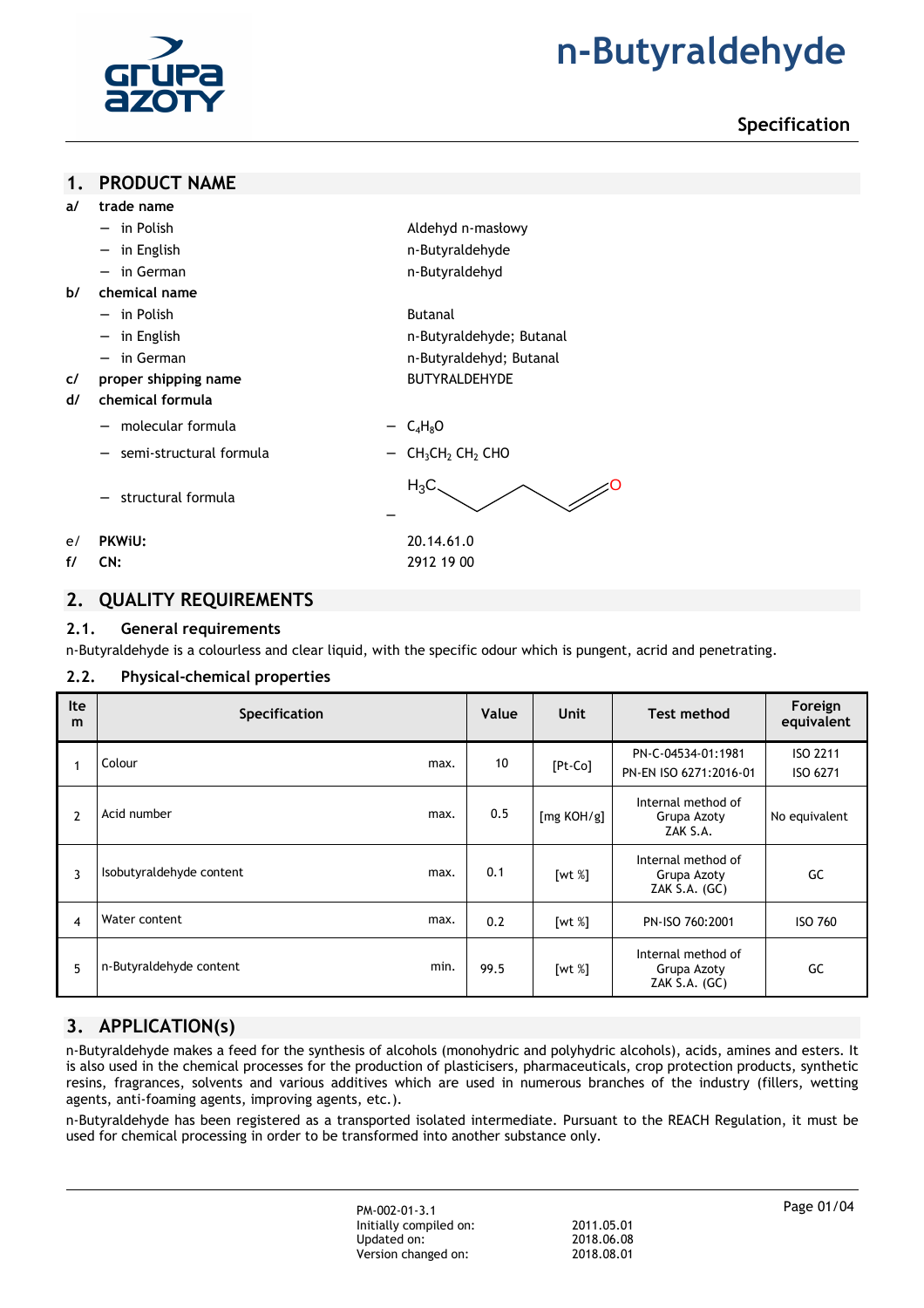

# **4. STORAGE STABILITY**

When the storage and transport conditions as per sections 7) and 8) are observed, the product will maintain its quality parameters as per section 2) above over the period of three months from the date of loading.

## **5. QUALITY DOCUMENT**

Unless the client's order (or contract) demands otherwise, each tank vehicle of the product shall be provided with the quality certificate to evidence that the product quality parameters satisfy the requirements listed in the contract and/or in this Specification.

## **6. PACKING**

#### **6.1. General requirements**

n-Butyraldehyde is available in bulk shipments, in stainless steel rail tank cars or road tankers, and/or in tank-containers which have been approved for that type of cargo.

Other types of containers are also allowable, if they protect the product sufficiently to maintain its quality, and if they provide safety in transport, storage, handling and use. In that case, the client should:

- Submit the valid certificate which permits the use of that type of containers in storage and transport, in accordance with RID/ADR.
- − Place marking on the containers, in accordance with applicable regulations.

#### **6.2. Labelling applicable for client's unit containers**

Marking of the client's unit containers shall specify:

**a/ According to Regulation (EC) № 1272/2008:** 

*Identification data:* name, address and phone number of the supplier (or suppliers) *Information on product amount* nominal amount of the product in the packages which are made available to the public, unless that amount has been specified elsewhere on the package

*Product identifier:* 

| Name of substance: | "Butyraldehyde"       |
|--------------------|-----------------------|
| EC number:         | "EC number 204-646-6" |
| CAS number:        | "CAS number 123-72-8" |
| Hazard pictograms  |                       |

*GHS02: flame* 

| GHS07: exclamation mark   |                                                                                                                                       |
|---------------------------|---------------------------------------------------------------------------------------------------------------------------------------|
| Signal world              | "Danger"                                                                                                                              |
| Hazard statements:        |                                                                                                                                       |
| H225:                     | "Highly flammable liquid and vapour."                                                                                                 |
| H319:                     | "Causes serious eye irritation."                                                                                                      |
| Precautionary statements: |                                                                                                                                       |
| P <sub>210</sub> :        | "Keep away from heat, hot surfaces, sparks, open flames and other ignition sources. No<br>smoking.                                    |
| P241:                     | "Use explosion-proof equipment."                                                                                                      |
| P243:                     | "Take action to prevent static discharges."                                                                                           |
| P305+P351+P338:           | "IF IN EYES: Rinse cautiously with water for several minutes. Remove contact lenses, if<br>present and easy to do. Continue rinsing." |
| P337+P313:                | "If eve irritation persists: Get medical advice/attention."                                                                           |
| P303+P361+P353:           | "IF ON SKIN (or hair): Take off immediately all contaminated clothing. Rinse skin with<br>water or shower."                           |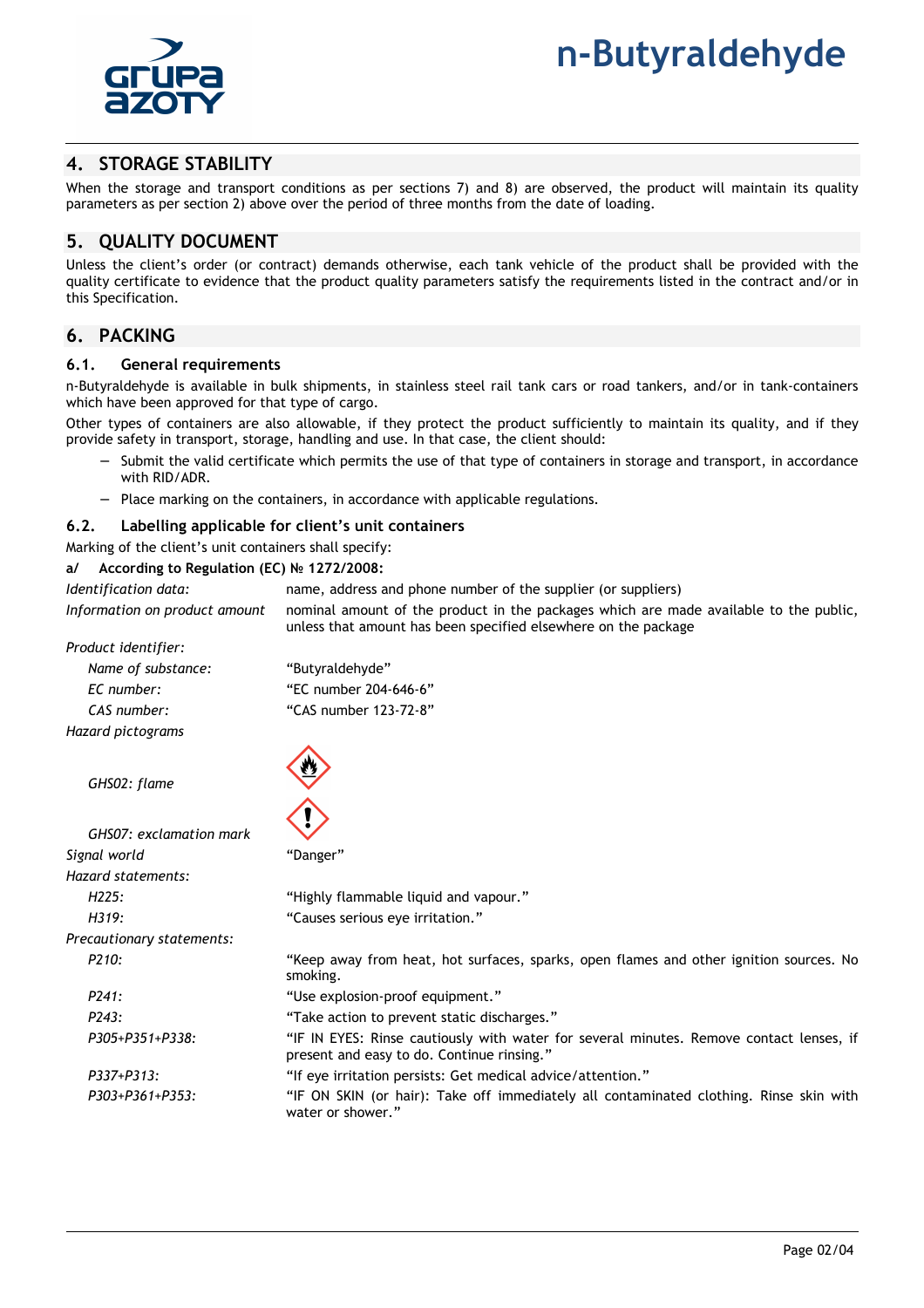

- **b/ According to RID/ADR:** 
	- − Shipping name "BUTYRALDEHYDE"
	- − UN № "UN 1129"
	-

− source or

− Warning label № 3 "Flammable liquids"

- − UN certification sign for the container (directly on the container)
- **c/ Safety signs as per ISO 7010 :2011** 
	- sign ISO 7010-P003 "No open flame; Fire, open ignition source and smoking prohibited"
		-
- **d/ Inscription** 
	- − "Spent packages must be transferred to an authorised waste collecting company."
- **e/ Additional labelling required by national/local legislation**

# **7. STORAGE**

## **7.1. Requirements for warehouses**

- − The requirements of Directive 94/9/EC must be satisfied within the equipment and protective systems intended for use in potentially explosive atmospheres (ATEX).
- − The provisions of Directive 1999/92/EC must be adhered to within the minimum requirements for improving the safety and health protection of workers potentially at risk from explosive atmospheres.
- Local exhaust ventilation systems, to eliminate vapours from the places of their emission, and general ventilation systems in rooms.
- − Liquid-impervious floors which make it possible to collect the spilled material and prevent its entry to the sewage system.

## **7.2. Storage conditions**

- − Store in leak-proof tanks with nitrogen blanketing.
- − Use non-sparking tools only and ex-proof equipment.
- − Do not smoke and keep open flame devices away.
- − Eliminate any ignition sources.
- − Store under neutral blanketing, e.g. nitrogen blanketing.
- − Use under strictly controlled conditions only, in accordance with the Regulation (EC) № 1907/2006, Art. 18(4).

## **7.3. Recommendations for occupational hygiene**

- − Do not breathe vapours. Observe the occupational safety and health rules when handling.
- Use safety goggles, protective gloves and protective clothing when working in direct contact with n-butyraldehyde; use respiratory protection when ventilation is not sufficient.
- − Adding to personal protection items, full protective suits should be used.

## **7.4. Recommendations for joint storage**

- Incompatible substances: bases, acids, oxidisers, some amines and alcohols
- − Temperature class: T3
	- − Other comments: Organic fibrous materials, when contaminated with n-butyraldehyde, may catch fire in contact with air.
		- Bases and numerous organic substances, like alcohols, amines, oxidisers and acids, may initiate violent and exoenergic reactions.
		- − Vapours of n-butyraldehyde are heavier than air and they may travel over a long distance and finally contact a source of ignition. There is a serious risk of flashback.